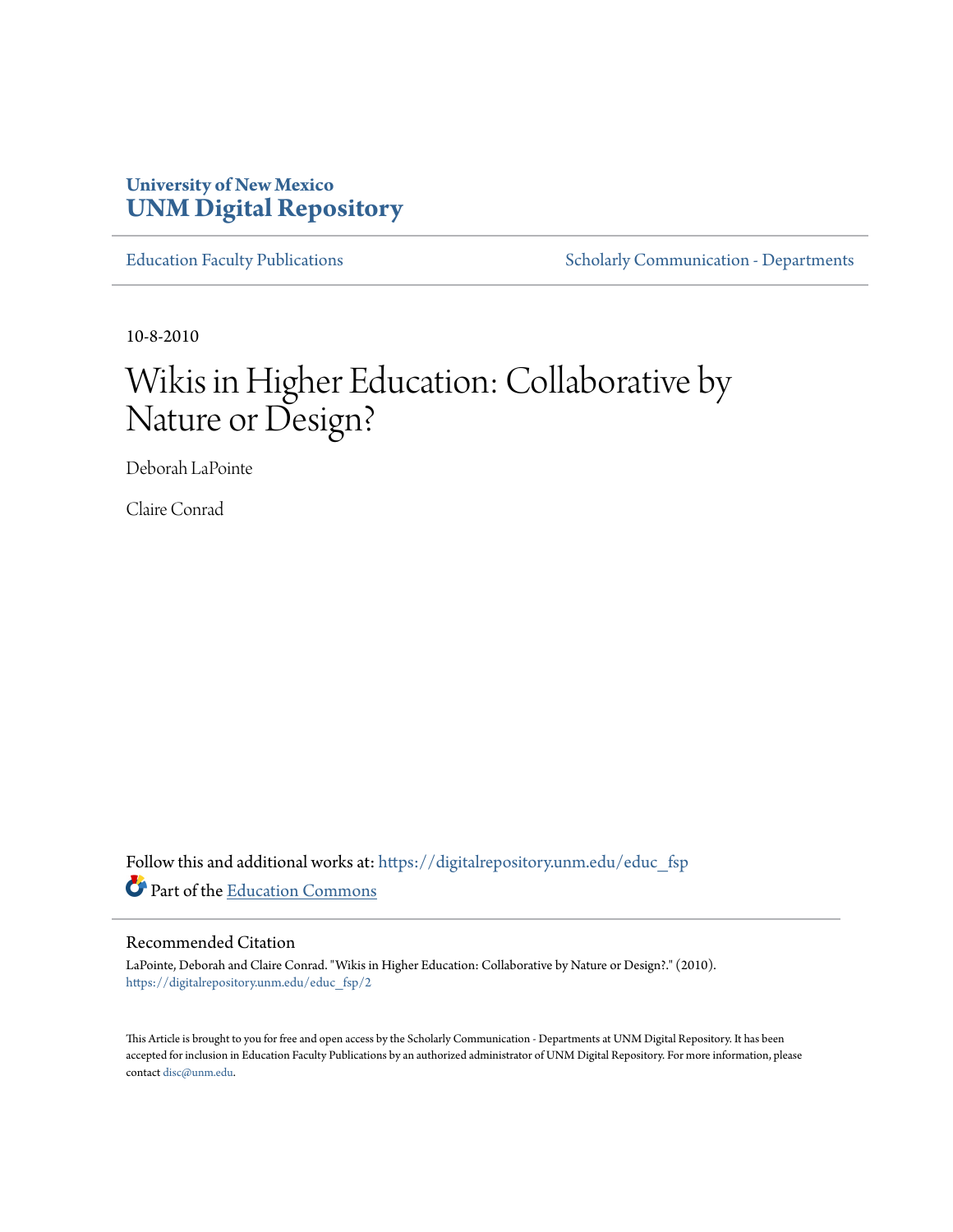# **Wikis in Higher Education: Collaborative by Nature or Design?**

# **Author**

Deborah Kay LaPointe was born November 2, 1952, in Mommouth, Illinois. Following high school graduation she attended and graduated from Illinois State University (1975), Northern Illinois University (1978) and with a Ph.D. from the University of New Mexico with distinction (2003) in Organizational Learning and Instructional Technologies (OLIT).

Deb's diverse and interesting career included Director of Court Reporting Program (1994-97), Interim Director of Distance Learning (1997-1999) at Albuquerque TVI; Graduate Teaching Associate (2001-2003 College of Education, Adjunct Faculty (2003-2004) College of Education at University of New Mexico, Assistant Professor and Assistant Director of Education Development (2004-2009) at University of New Mexico Health Sciences Library Center and Informatics. Additionally Dr. LaPointe received a fellowship to the Edith Cowan University Visiting Research Fellowhip School of Computer & Information Science in Perth, Australia (2004).

Dr. LaPointe's passion included learning with new technologies in traditional and virtual classroom classrooms and for collaboration across distances with colleagues on research projects. Envisioning learning in the future with technology and empowering those who did not have access to learning in other ways is what Dr Deborah Kay LaPointe taught, believed in, and practiced.

# **Research Assistant**

Claire Conrad, M.A. Organizational Learning and Instructional Technologies (OLIT) at UNM is the Education Administration at the New Mexico Real Estate Commission. She interned with Dr. LaPointe at the UNM Health Sciences Center Learning Design Center from June-December 2007. Prior to working at the New Mexico Real Estate Commission, Ms. Conrad worked as an Administrator at the UNM School of Law.

# **Abstract**

Web 2.0 has shifted attention from the content presented on a Web site to a focus on the contributors of the content and the interactions that lead to the development of the content. One Web 2.0 technology is a wiki. A wiki is commonly defined as a set of related Web 2.0 pages that can be authored and edited collectively. The premise underlying wikis is that the convenience of creating content in easily accessible work areas on the Web provides opportunity for all to collaborate. This qualitative study examined the experiences of two groups of learners who participated in the creation of two graduate course wikis. In addition to learning about students' experiences contributing to the course wikis, the research questions addressed how students decided what wiki content to create, contribute, and edit.

**Key Words** Web 2.0, wikis, social software, contributing content

# **Introduction**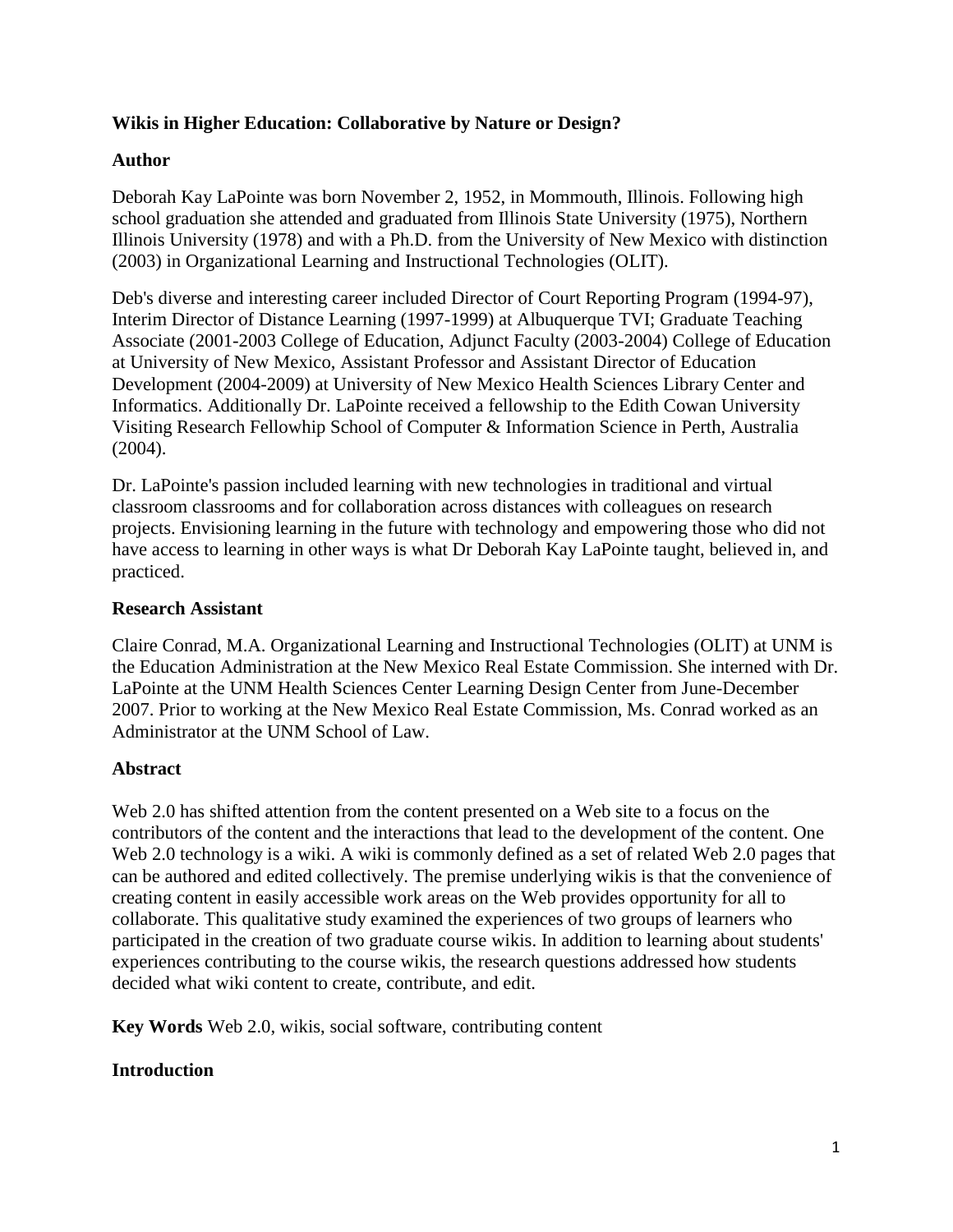A new genre of Web-based technologies is changing the way we communicate, collaborate, share resources, and learn. These technologies include social software made possible by Web 2.0 and include blogs, wikis, podcasting, RSS feeds, social book marking, Googlemail, and virtual worlds. While the Web 1.0 technologies provided access and opportunity for many to read Web content and those with html skills to provide Web content, Web 2.0 technologies allow us all—even those who do not know html or xml—to contribute Web content and rate, edit, customize, remix, and distribute content.

One Web 2.0 technology garnering attention for its many collaborative possibilities is wikis. A wiki is commonly defined as a set of related Web 2.0 pages based on a specific topic of interest. The pages can be authored and edited collectively. Authoring occurs in a Web browser using formatting tools similar to those regularly used in popular word processing applications. With minimal working knowledge of html, changes to the wiki are made through "live edit" in the browser window. Wikis also offer the organization and productivity tools we are accustomed to using with group projects such as inserting comments, sharing calendars, using chat room and voice functions, and Google Gadgets. Users can easily view and compare the current and prior versions of the wiki and restore the wiki to a previous version.

A "wiki," therefore, looks like an application, yet a wiki is also a concept framed by an underlying value proposition. The value proposition underlying wikis is that the convenience of creating content in easily accessible work areas on the Web provides the opportunity for all to work together to create content. The ease of contributing reduces the learning curve that often prevents potential users from becoming authors. The potential for contributions by more authors allows us to hear more voices, bringing an increased diversity of opinions to the Web. Weinberger (2008) takes this value proposition further when he writes that the multiple contributions by diverse contributors will accumulate in neutral writings on topics, which he defines as a comprehensive treatment of a topic when all perspectives have been added. That enhanced perspective can be shared and applied in problem solving scenarios in academic coursework. The relevant community of practice becomes the source of new ideas that spark creativity and new solutions.

Contributing to a wiki requires that students add content using a convergence of new literacy for the  $21<sup>st</sup>$  century. Students cannot participate effectively in a wiki, solely using word processing application skills and traditional mental models of communicating ideas in lengthy, written reports for their professors. Instead wiki contributors combine written information chunked for the short attention span of diverse audiences reading content on the Web. Contributors compose well-designed digital, multimedia products that engage and link readers to suggested references. Posting these multimedia products means that the contributors are following cohesive multimedia practices, using proper file formats and sizing, and bringing awareness of multiple perspectives. Remixing and repurposing digital content means wiki contributors may find and modify existing Internet content. Therefore, contributing to a wiki also requires that students follow copyright and intellectual property laws.

Web 2.0 has also shifted attention from access to information to access to other people and the ability to facilitate social learning. The focus moves from attention solely on the content to a focus on the contributors of the content and the interactions that led to the development of the content. For education, an additional shift occurs from the focus on the content to the use and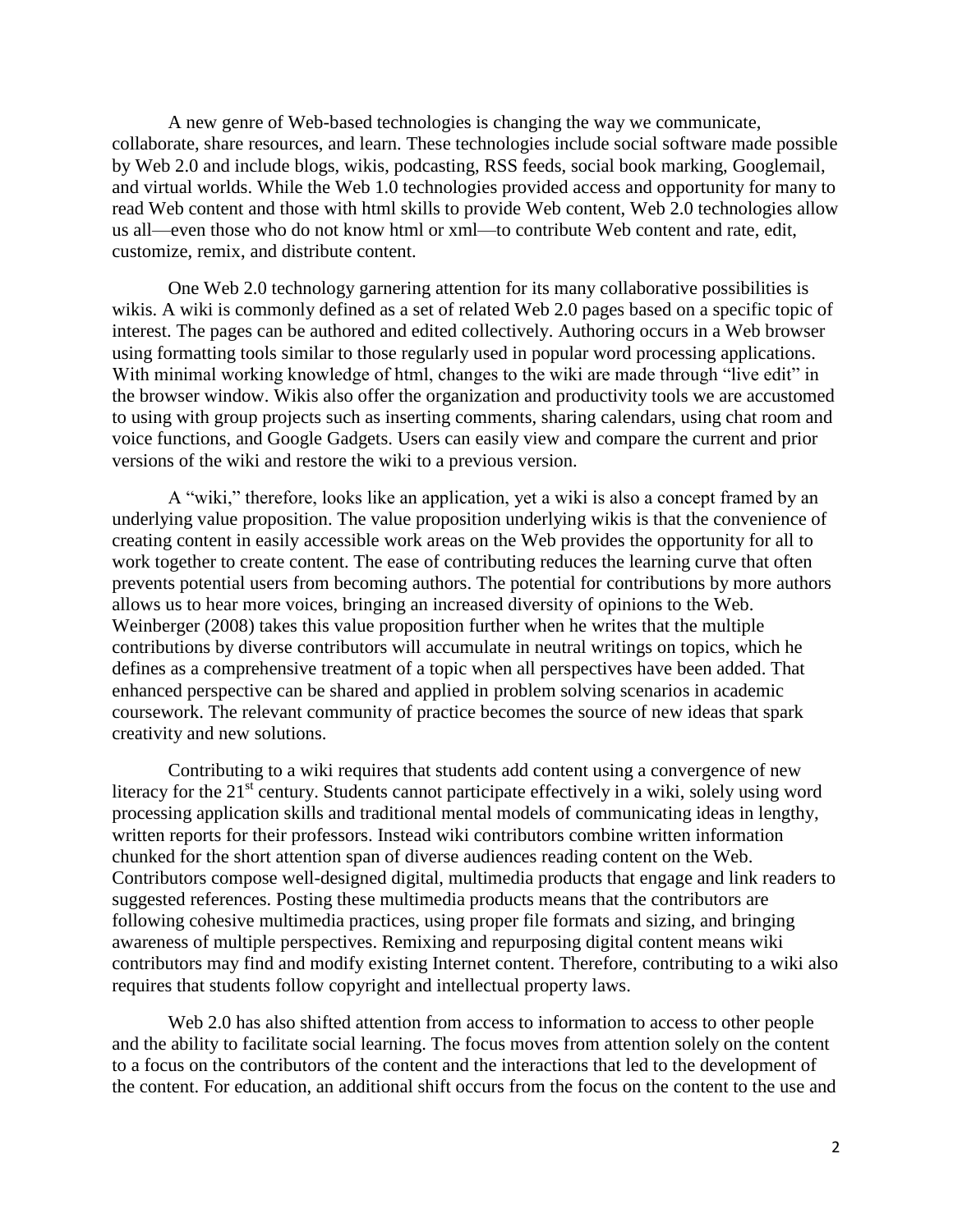application of the content in authentic activities. Through interactions with the content and others, contributors acquire the practices and norms of established practitioners.

# **Uses of Wikis**

Increasingly instructors use wikis to meet a variety of purposes. Instructors often design wikis to serve as case libraries, project e-portfolios, method of assignment collection with or without peer review, spaces for ongoing discussions, brainstorming, and group story creation. Just as frequently, students themselves create wikis that serve as repositories, reflection spaces, and group spaces to share information, resources, images, and work products.

Using a wiki offers other advantages. Wiki content and resources are readily available outside of the university course management system (CMS) for students' use during the course, making logging into the CMS to collaborate unnecessary. Content and resources also remain available for students after they complete the course. Graduates can continue to contribute, edit, and revise wiki content as they gain experience and perspective as working professionals. With the accumulation of reliable content from continued contributions, wiki content can grow to contain and offer reliable supportive information in the form of mental models, stories, cognitive strategies, feedback from classmates and instructors, best practices, and just-in-time information in the form of procedural steps and rules suggested for integrated learning as suggested by Van Merrienboer, Bastiaens, & Hoogvel (2004). The resources include the tacit knowledge of paradigms, viewpoints, beliefs, concrete know-hows, craft and skills as well as explicit knowledge of the profession (Davenport & Prusak, 2000). The wiki becomes an important community of practice resource, linking students and professionals. The content stays current and correct as everyone has the ability to correct errors and elaborate on concepts to make the content relevant and valuable.

Before wikis, finding, creating, collecting, and sharing the supportive information was exclusively the domain of the instructor. Web 2.0 technologies, especially wikis and blogs, now provide the potential for learner creation and contribution of the supportive information in the form of resources, documents, and skills needed and used by learners and their classmates. With many contributors and unlimited access by readers, reviewers and editors serve essential roles, ensuring the quality of the content.

## **Structuring the Wiki and Its Content**

Not only is the quality of the content posted on a wiki critical. The structure and navigation of the wiki become important especially since the wiki content is available to students past and present as well as local and international professionals, creating a community of practice, over the long term. To make the wiki relevant and valuable during the course as well as after, serious thought must be given to the structure of the wiki and the organization and navigation of the wiki content. A well designed wiki is structured, so learners can navigate, access, and post small chunks of text yet are able to understand the content chunks as part of a larger work (Ferris & Wilder, 2007). The structure of the wiki guides the format of the content, contributions and linking, and the processes and rules for preparing and contributing content. These are important considerations. Preparing content for the wiki requires that learners think through how content is organized and related, enabling them to better structure knowledge and their mental models of the purpose and value of a wiki.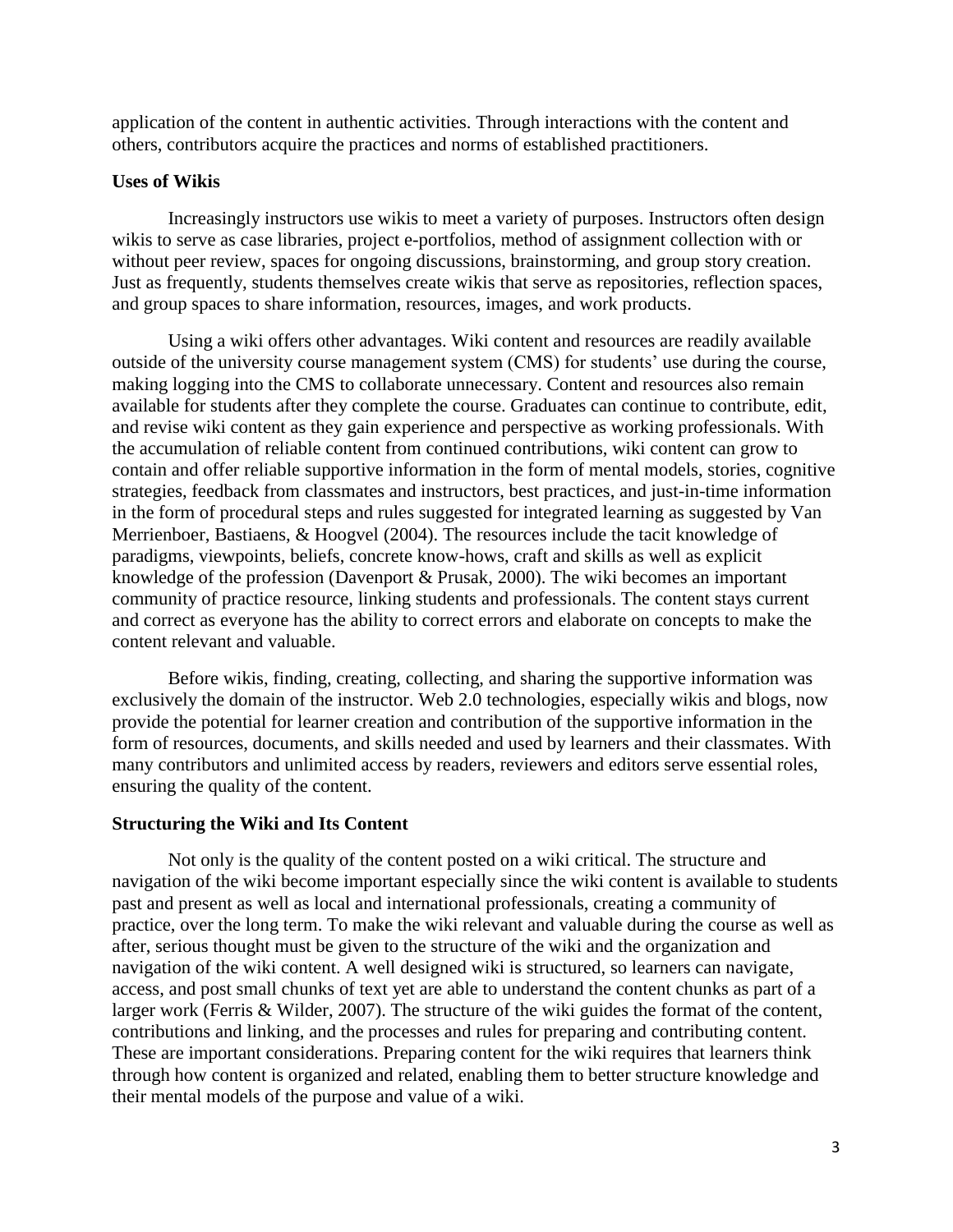# **The Theoretical Framework**

The wikis studied were framed within the context of the courses which integrated them. The context we examined included the instructors' motivations, learners' initial beliefs about wikis, purpose of the wikis, the processes the participants used to contribute to the wikis, and the mental models with which the participants approached the wiki. The theoretical perspective of distributed cognition underlay our analysis of the interactions that took place as participants researched, wrote, and shared information to meet the wikis' purposes as set out by the instructors. We drew from distributed cognition, which asserts that knowledge "comes to life" during human activity, and the resources that shape and enable human activity are distributed across people, symbolic and physical environments, tools, artifacts, and situations (Pea, 1993, 50). Knowledge becomes useful when it is relevant to a group of people at a particular point in time. The wikis were designed to publish useful, relevant knowledge for current and future learners in a permanent place that would continue to exist after the end of the course. Keeping the knowledge current, relevant, and reliable is an essential component of knowledge that comes to life during human activity and becomes particularly essential with wikis.

## *Summary*

While wikis are claimed as powerful learning tools, few studies have examined if wikis enhance learning and how learners feel about contributing to wikis as a course requirement. This article examines learners' experiences with two wikis incorporated into two graduate courses in a southwestern university in the USA.

# **Research Questions**

Do wikis currently meet the claims stated above about increased collaboration and enhanced understanding of knowledge through contribution of more diverse perspectives and revisions to improve the accuracy of the content? The objective of this qualitative study was to uncover participants' experiences as wiki contributors and reviewers in two graduate-level courses. The research questions that this study addressed were:

- How do graduate students describe their experiences contributing to a course wiki?
- How do graduate students decide what content to create and contribute, when to edit classmates' contributions, and how to structure the content and wiki site?

## **Method**

# Setting and Participants

Participants in this study were 13 graduate students (3 males and 10 females) enrolled in two graduate-level courses in law and education that incorporated course wikis. The courses were identified by convenience sampling. Faculty members identified as teaching graduate-level courses using course wikis were contacted by the researchers to describe the study and solicit the participation of their students.

The education students who participated in this research study were enrolled in an online course that taught students to analyze, design, develop, and evaluate two modules for an online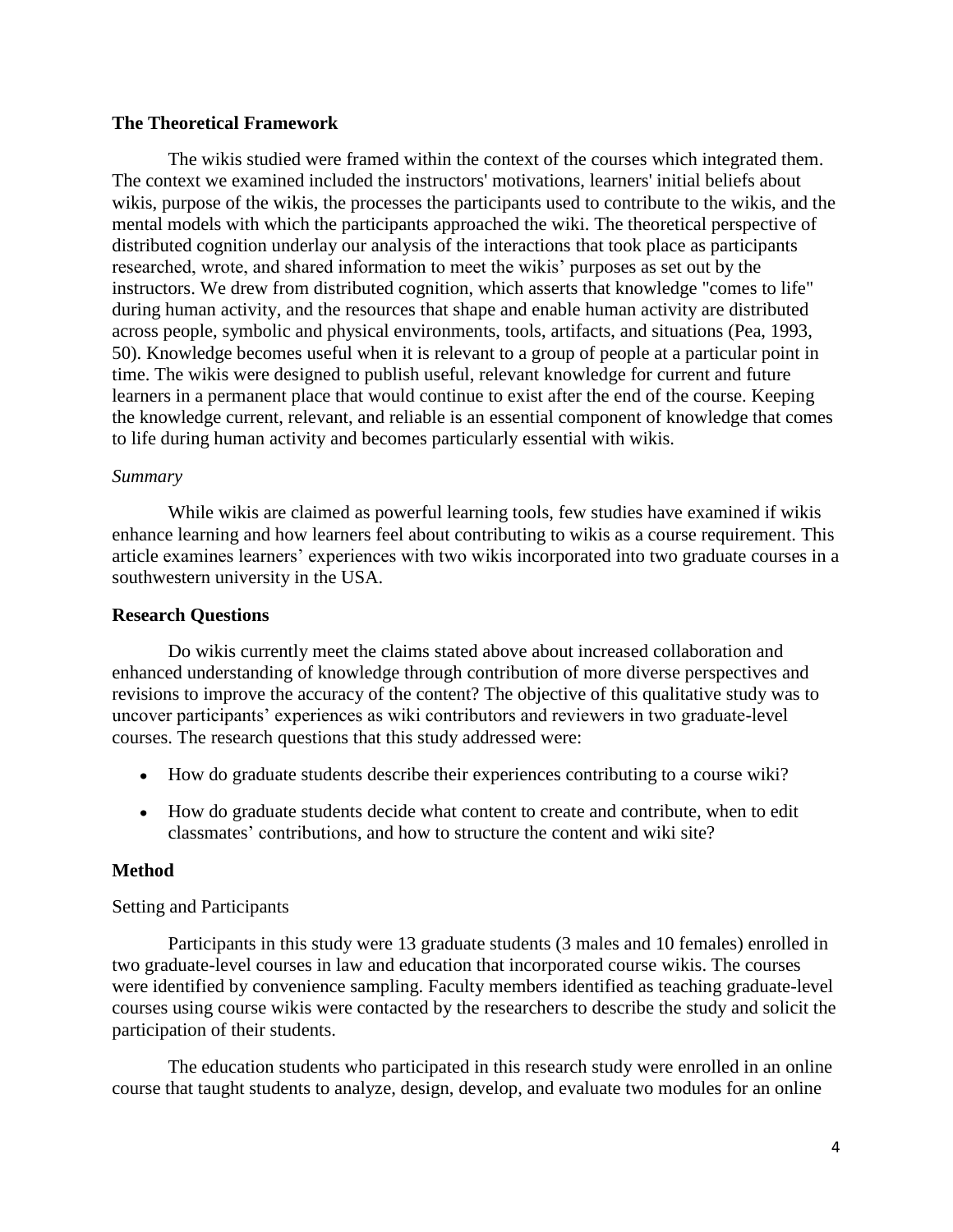academic course or training program of their choice. The instructor for the education course used the wiki for two purposes: (a) to provide the opportunity for the students who would become future instructional designers to develop familiarity with wikis and (b) to use the wiki as a reflective space, where students would evaluate information and vet content and resources.

The education instructor based the structure and organizational framework of the wiki on the ADDIE (Analyze, Design, Develop, Implement, and Evaluate) instructional design model. The ADDIE model, therefore, determined relevant content and the structure and appropriate placement of the content. Students were required to contribute at least monthly to the course wiki and one of the contributions had to be a podcast.

The law students were enrolled in a clinical law program, which serves as one of the state's largest law firms for a broad spectrum of low-income clients. Through the law clinic requirement, students develop professional skills, values, and practices as they solve actual client legal problems. New law students and supervising faculty rotate through the clinic each semester. Because the students graduate and different faculty members are assigned as supervisors, the knowledge gathered one semester to represent a client is lost and must be recreated the following semester.

The clinic wiki was created to capture as much of the nitty-gritty of practice as possible so that students and professors would spend less time finding content and more time developing skills, cultivating judgment, and serving clients. The initial idea for the clinic wiki grew out of one student's plan to draft a new Children's Court Practice manual. The idea changed to create a wiki instead and have the other students create content for other practice areas of the clinic. Collaborating through the wiki from semester to semester, students and faculty intended to build on the work that was done so that the information became increasingly more complete and useful to students and attorneys representing poor, working people in the state.

#### **Procedure**

The two researchers involved in this study interviewed the 13 participants from both courses using semi-structured interviews to gather participant perceptions of their experiences related to:

- Prior experience using wiki technology
- Collaborating to create and review wiki contributions
- Deciding what content to contribute
- Learning from others' wiki postings
- Editing others' contributions to the wiki
- Comparing a wiki with a course management system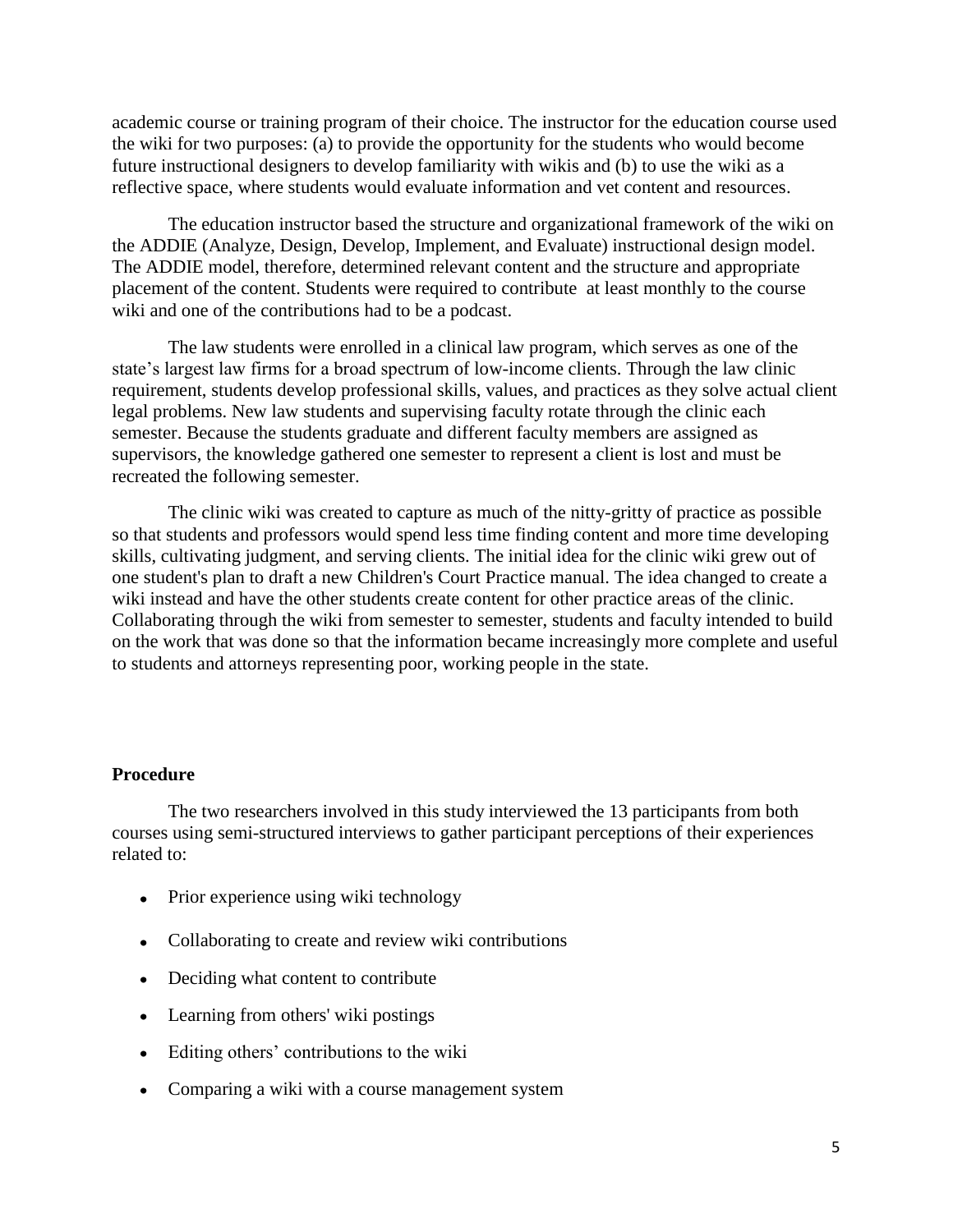- Suggesting effective uses of wikis in education
- Sharing participants' potential future use of wikis

The semi-structured interview guide is included in Appendix A. The participants were interviewed during the summer and fall of 2007. Students were invited to participate on a voluntary basis after receiving a full explanation of informed consent and confidentiality.

Demographics were collected to document characteristics of the sample. Three males and ten females participated. All were enrolled in graduate level courses at the University of New Mexico.

# **Data Analysis**

We used two methods of analyzing the data collected from the 13 interviews to understand the anecdotes the participants shared with us. Each interview was audio recorded after first obtaining each participant's consent. Each interviewer took notes during the interviews. We transcribed each audio recording.

First the transcripts and interview notes were analyzed using an issue-focused analysis approach to coding data, sorting data into categories, labeling the themes emerging from the categories as each transcript was analyzed. Categories and theme labels were continually compared, distinguishing new data from subsequent transcript analysis, and revising the categories and theme labels. Writing using the inclusive integration approach knitted the codes and categories into a single coherent story.

The themes and their meaning that emerged are listed below:

- *Wikipedia* represents the mental model and the experience.
- Wikis sound like work.
- Wikis require students' being self-directed.
- Wikis reveal the experts.
- Editing other students' work is uncomfortable.
- The "open access" to wiki content compared to a learning management system.

The six themes and their meaning are discussed further in this article after the presentation of the data.

The second method of analyzing the data collected was the use of tag clouds, using the software, Tag Cloud 1.01 as a data visualizer. The typewritten transcripts were uploaded into the Tag Cloud software. The software displayed tags in weighted format in alphabetical order. The more frequently a word was spoken by interviewees, the larger in size and boldness the word was displayed in the tag cloud. Figure 1 below shows the final tag cloud generated.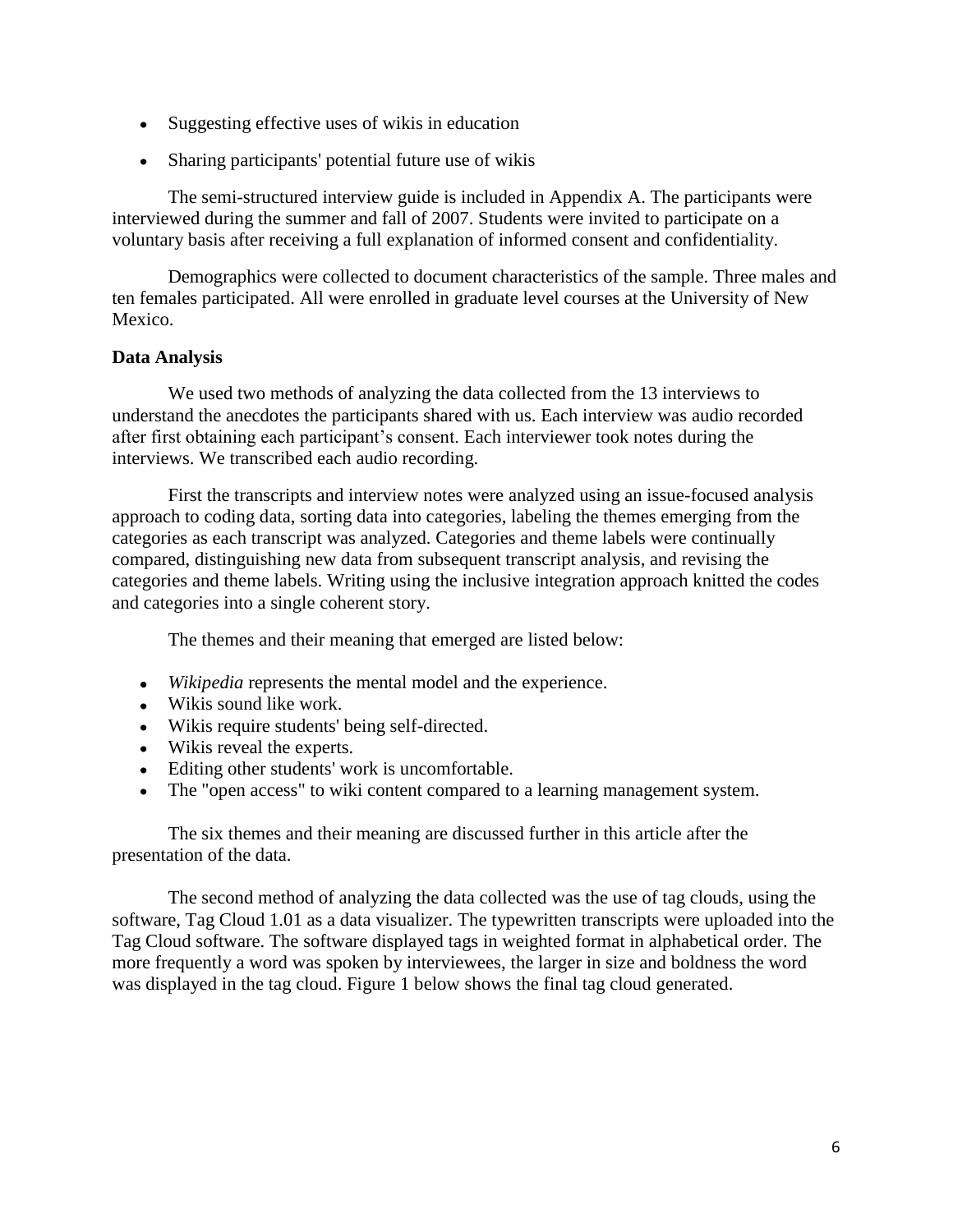added anything asked based became better change children class clean clearer code **COllaborate** commented compare content **CONtribute** cooperated **didn't** different discussion domestic done e-mail edit else email emerged everyon experiences expertise feedback feel files fit going helpful ideas info interests learned learner-driven links load longer looked lot manual material module mp3 myself notifies Others past people person piece podcasting points **posted** procedures products prof project provide qualified really reasons reflective reinforce related required researched resource review section sent shared someone something step strategic struggles students stuff suggested sure technical think took topics tried used violence waited wanted **Wiki work** yes

Figure 1: Final Tag Cloud Generated. Tags were bolded and weighted according to the frequency with which wiki participants spoke the words shown.

The tags or words served as a second categorization method for the content of the interviews. The visual depiction of the words served to break down the interviews to provide meaning behind the words themselves. The tag cloud results indicated that the following words appeared most frequently in the analysis: added, collaborate, contribute, didn't, edit, others, people, posted, required, students, used, wiki, and work. The tag cloud visually indicates that students did not edit what others posted. Students did use the wiki, contribute to the wiki, and felt the wiki worked. The tag cloud corresponds with the categories and themes generated by the first analysis using the issue-focused approach. Our analyses of both approaches are discussed in the Findings section below.

# **Results**

People operate and behave in accordance with the assumptions they hold as well as with the mental schemas or models they use to understand the world. Both teachers and students come to graduate courses with assumptions, schemas, and expectations regarding well-defined roles they have learned and undertaken throughout their years in the education system. In this study as well, student experiences with and assumptions, beliefs, and mental models about learning, knowledge, technology, course work, and wikis in general influenced their initial thoughts about creating and contributing content to a course wiki. Prior experiences in higher education and with technology show that the opportunity and requirement to contribute to the wikis are related to larger social relations that subsequently influenced the wiki's character.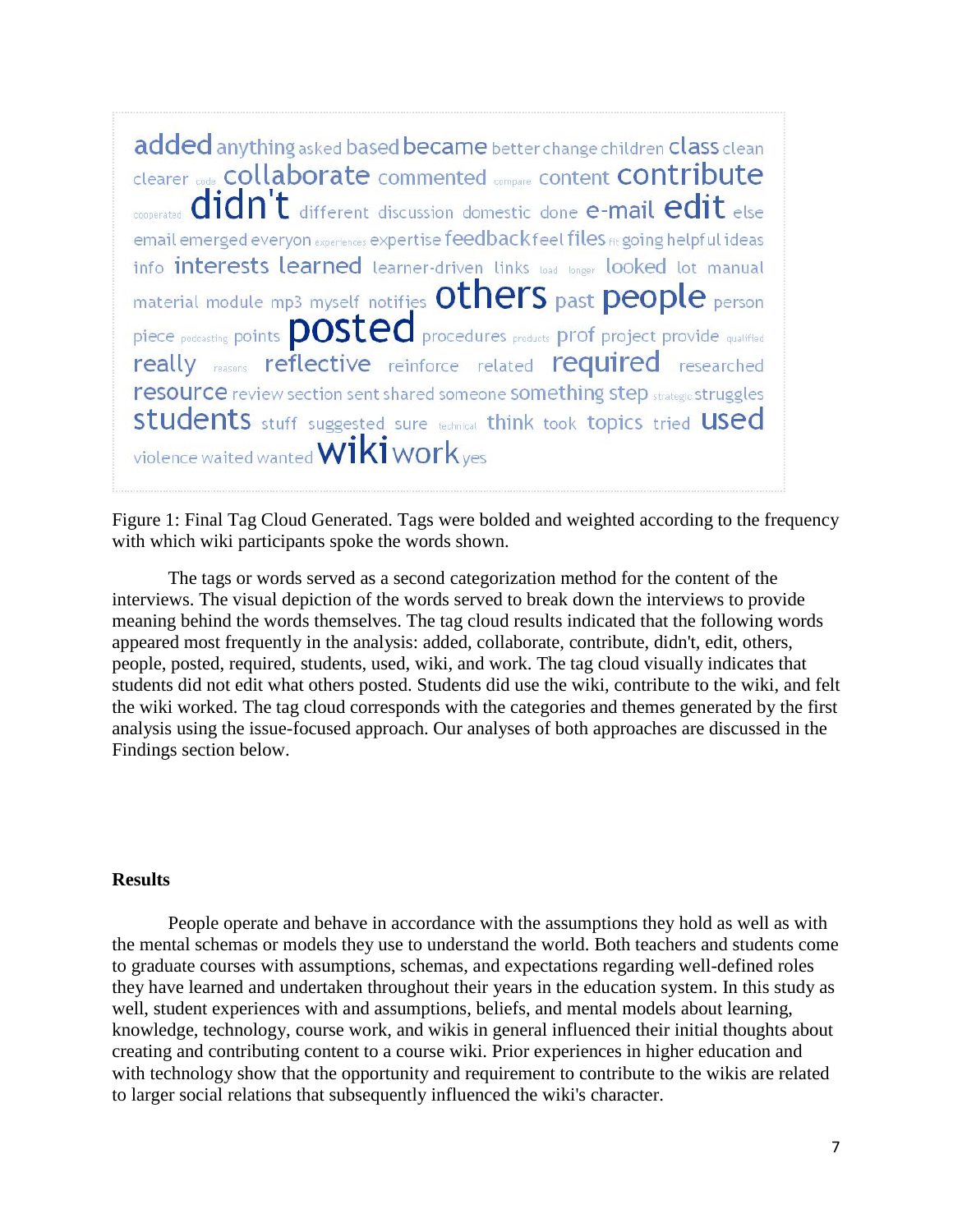#### *Theme 1: Wikipedia represents the mental model of participants and their experience.*

Students brought *Wikipedia,* [http://en.wikipedia.org/wiki/Main\\_Page,](http://en.wikipedia.org/wiki/Main_Page) to the courses as their model of a wiki and how it works. They came from the perspectives of users of *Wikipedia*'s content as well as students who had heard about wikis. A third of the participants reported that they had never used a wiki before other than looking up information in *Wikipedia.* Participants were familiar with the fact that anyone who would like to contribute to *Wikipedia* can. Applying the benefit of open contributions to *Wikipedia* to the course wikis, some participants perceived contributing to a course wiki as an "exciting benefit" of the course. Participants could learn to use the new technology to its full potential. Others had heard concerns expressed that open contributions could cause *Wikipedia* and their course wiki to become unreliable. They felt the wiki would be more reliable if prepared by the instructor or another authority. Initially when students did find an error, inconsistency, or broken link on the wiki, they reported it to the instructor rather than correct the error themselves. They initially perceived wikis as a place to access content provided by others. This suggests that they initially may have perceived themselves going into the courses as passive consumers of wiki content provided by authorities rather than as active creators.

## *Theme 2: Wikis sound like work.*

Of the 13 participants, 31 percent were uncertain about the requirement to create and maintain a wiki when the idea was introduced to them. Participants expressed to interviewers that they were initially hesitant about the wiki assignment. They didn't know what creating and maintaining a wiki would entail and were unsure how much work a wiki would create for them during the semester. They felt they were already facing an overwhelming workload in their courses, and the time required to create and maintain a wiki "would significantly increase the time commitment to the class." One felt creating and posting to a wiki "detracted from his and his classmates' opportunity to learn course content and instead required them to help those who would be enrolled in courses to follow."

Additional anxiety was caused by a lack of initial detail presented by the instructors about using a wiki and the wiki assignment. Participants wondered whether posting content to a wiki "would duplicate something that the learning management system already does." One felt burdened by the assignment. When probed, her feelings revealed her personal feelings towards the course in general.

Not all participants experienced the same level of anxiety. Others expressed a feeling of excitement in learning to create a wiki as well as in the opportunity to serve as information hunters and gatherers for each other (Rheingold, 2002, 116) in a wiki "*which would benefit students to come after them."* Not only were they interested in using the technology, they were especially intrigued by learning how people "work interactively to create original work." While they were excited to learn and use the new technology, they recalled prior experiences learning to use new technology and wondered if they would experience the usual learning curve associated with new technology. Initially many did experience trouble posting their first contributions to the wiki. The following quotations reflect the initial concern expressed by both participants in the law clinic and in the education course as well as the relevance and excitement the wiki offered.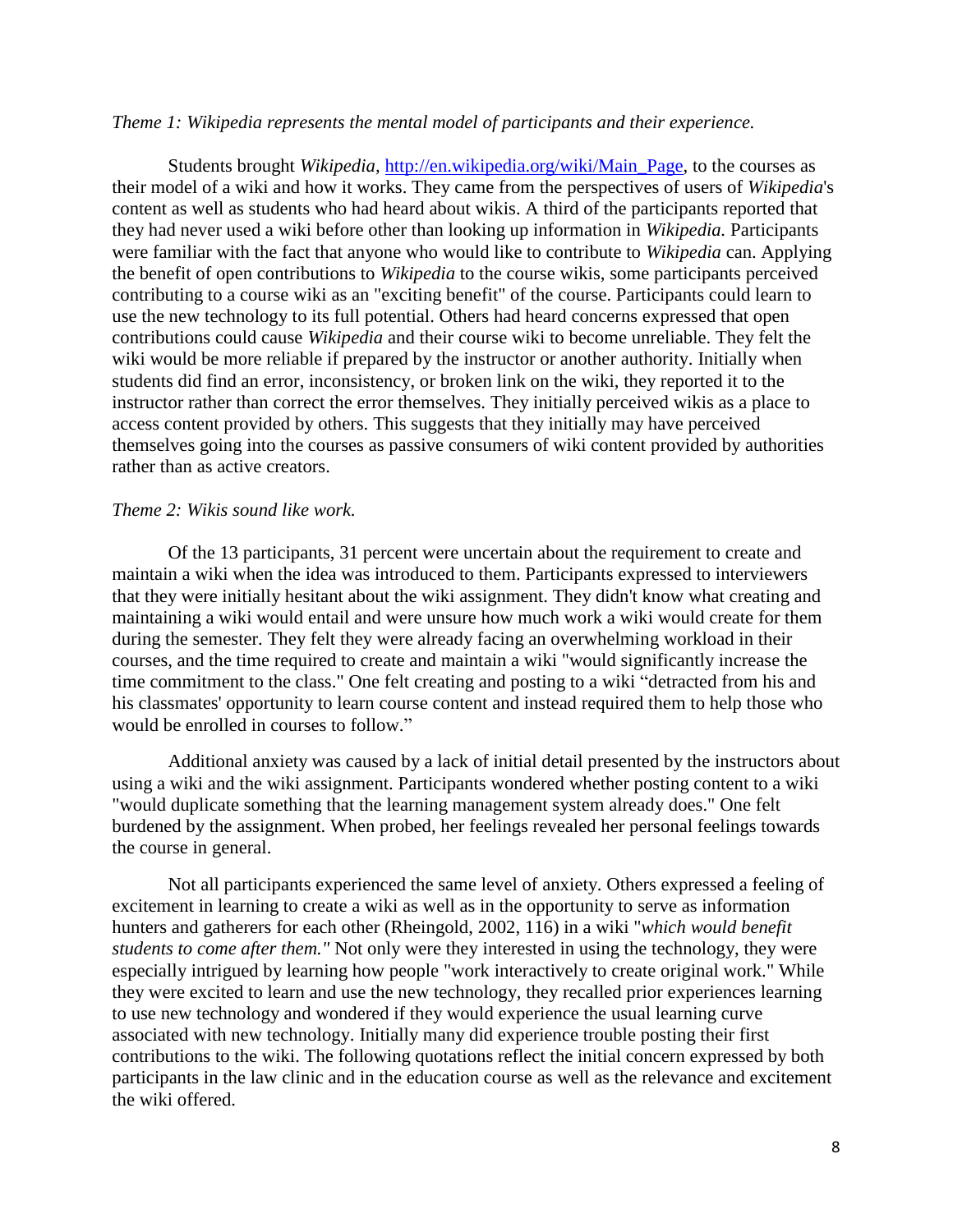*I was unsure about the wiki project when it was introduced, mostly because the Clinic was already overwhelming, and the prospect of adding another timeintensive project was not appealing. I did like the idea of having something like a wiki for the clinic because of the difficulty we had in accessing the basic need-toknow information at the beginning of the semester.*

*I was excited to try the wiki in a group.* 

*I was concerned about how much time the wiki would take, but I felt we could use the wiki for its full potential. I thought it would honor the individual expertise and interests of group members.*

This second theme is closely related to the participants' assumptions and prior experiences with learning and technology that participants brought with them from other courses. The concern about the amount of course work, the amount of time and commitment to learn new technology, and the relevance and resulting value to participants themselves framed their initial reactions to the wiki assignments. It is striking that few participants talked about their prior, positive experiences of sharing, socializing, and collaborating in other graduate courses.

#### *Theme 3: Wikis require students' being self-directed.*

All participants posted content to the wikis as requested by the instructors. However, deciding what to contribute to the course wiki varied among the students. One student reported that the professor assigned students to create specific wiki pages and told the students the relevant content to contribute. She, therefore, complied with the professor's directions.

Other students reported that they decided what content to post by reviewing the existing content posted on the wiki and then taking the initiative to determine the important content that was missing. They also analyzed the problems they and other students were having and posted material designed to fill the gap or help others resolve problems. The following quotations reflect strategies individual students used when determining content appropriate for posting to the wiki.

*I looked at what everybody else posted and followed their examples as I wasn't sure what we were supposed to put on a wiki.*

*I shared what I learned and what I thought had the potential to be useful for others. I'd ask myself, 'Is this going to be useful for someone else?''*

*I posted ideas that were in my mind.*

*I saw the wiki as an organic process from which themes emerged, and I looked through the postings, heard about something outside of class, researched it more and posted on it.*

*My postings were based on my past experiences, my past struggles with WebCT, and posted what would be a best fit for others, so they could learn from my past struggles.*

The experiences of the learners in this study reveal a variety of ways learners use to approach creating content for a wiki. When instructors prescribe specific content, the learners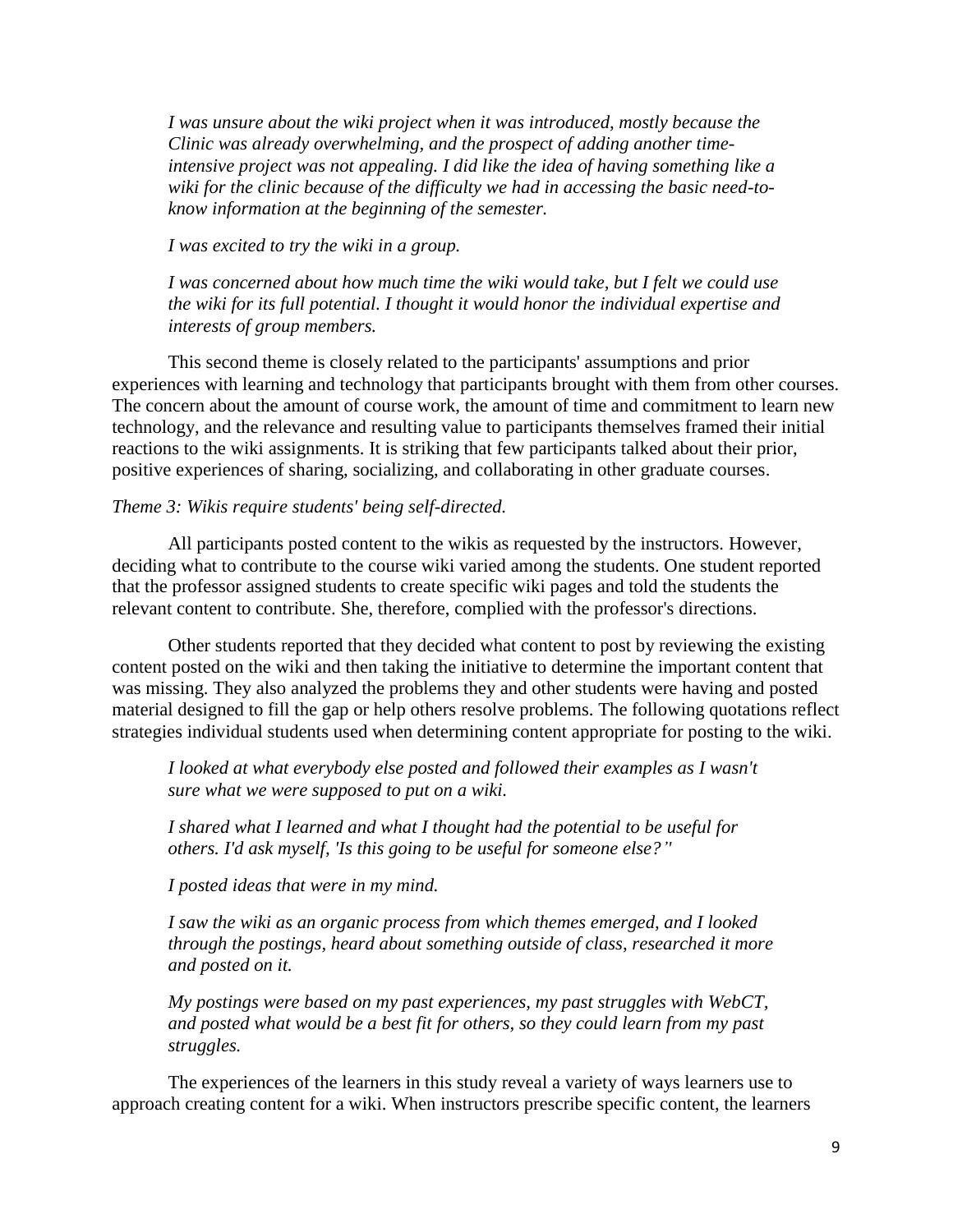responded by posting the expected content. When instructors were less prescriptive, participants relied upon themselves and their questions about or problems with the content to decide what information was needed to help themselves, their current classmates, and learners to come after them.

# *Theme 4: Wikis reveal the experts.*

Participants reported that they did read and use each other's contributions. Participants came to identify their classmates as experts in a topic after reading their classmates' contributions to the wiki. This was interesting in light of the concerns expressed about the accuracy and reliability of the content posted on the wikis.

*The wiki became a compilation of a lot of good information like Cliff Notes.* 

*All contributed good expressions and good ideas; I could take away from their strengths.*

*I found the wiki posting to be an improvement over discussions held in the learning management system.*

*People put up better developed pieces to the wiki, and we gained a deeper understanding of others' interests.*

The last two comments are interesting for two reasons. First, one student likened the wiki to a threaded discussion board used in the course's learning management system (LMS) and found the wiki content more valuable. Possibly, the value came as a result of the participants' developing better content for the wiki as it could be made public while content posted to the password-protected LMS could not. Having the ability to see their classmates' contributions to the wiki pushed participants to create higher quality work as expressed by this statement: *"Their work made me re-edit my mp3 file, so it would be of the same high quality."*

A second interesting idea is the statement that the contributions helped participants gain a deeper insight into the interests of their classmates. There is a sense that the wiki did not serve solely as a Web site where information was posted; it developed a community of people who shared their interests and constructed knowledge.

#### *Theme 5: Editing other students' work is uncomfortable.*

Three students edited their classmates' work. However, the majority of participants stated that they did not edit their classmates' work because they thought doing so would be perceived as "offensive" or "disrespectful." Most agreed that they did not edit other people's postings as they felt to the best of their knowledge that the content posted by others was correct and accurate. They also felt they lacked the time to edit others' work, for participants recognized and valued the time invested by their classmates to learn the posted information through research and interviews, to organize and write clearly and effectively. They felt revising others' work would be disrespectful of the author and time devoted to that content.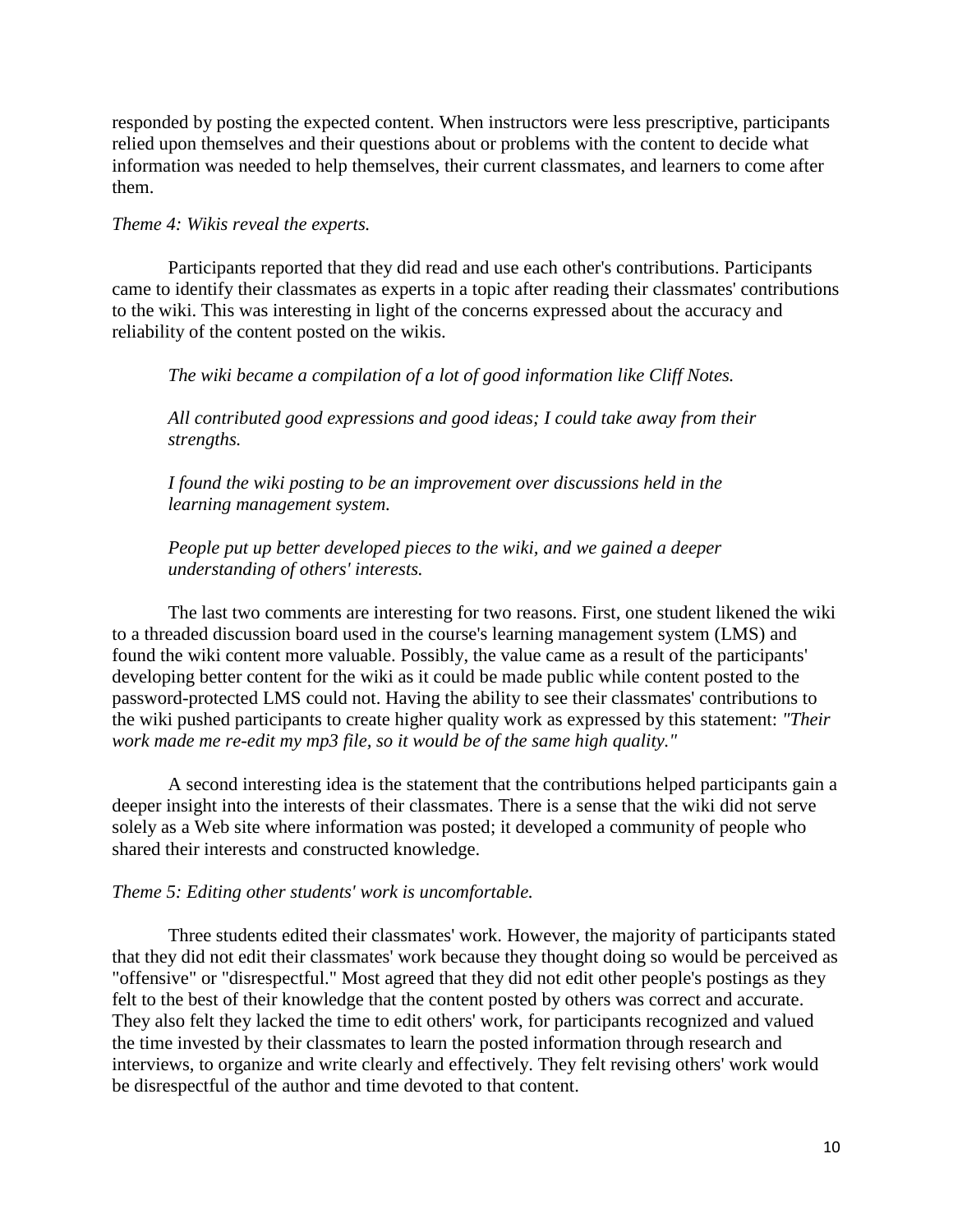One participant did edit content that others contributed to the section of the wiki for which she was directly responsible. She felt ultimately responsible for the content's accuracy and objectivity. Two participants mentioned that they posted comments asking for more explanation about the work that their classmates posted to the wiki, such as, "*What do you mean by this?" or "Here are more materials related to your posting."* Most participants reported that they did not edit others' work as editing was not mentioned as a course requirement by the instructors.

In contrast, however, participants also felt that in order for the wiki content to be reliable, review and editing were essential, especially for a wiki built while learners were in the initial process of constructing meaning early in a course. Because students are contributing content as they learned and read, information posted by students may be incomplete, lack a good foundation, or represent inaccurate knowledge structures. One participant suggested, *"While students are learning, the technology and process of creating a wiki could be a collaborative learning activity. But people who are learning don't have the big picture."* Editing and review of the wiki content by the instructor and questioning by classmates are, therefore, essential.

A good question to ask is why the participants with many prior experiences in higher education did not view challenging, reviewing, and editing the wiki contributions of their peers as opportunities they could use to "think critically, exchange views, challenge, authenticate, verify, or debunk" (Tapscott & Williams, 2006, 47).

# *Theme 6: The "open access" to wiki content compared to a learning management system.*

"Open access" held two meanings for the participants. First, open access meant that students had the ability to contribute content. Comparing the ability to contribute content to a wiki with posting content in WebCT, students found the wiki to be interactive and modifiable by students. Whereas, a learning management system like WebCT Vista permits only the instructor as the recognized authority to create, post, and modify content. Participants found this meaning of open access to be both a benefit and a potential problem as reflected in the following quotation.

*There is always the possibility that a student will modify the wiki based on incomplete or inaccurate information, thus, disseminating bad information to other students which they will then rely on. WebCT can only be modified by the professor, so there is more quality control over what is available.*

*My concerns about the clinic wiki is the possibility of inaccurate information being disseminated leading to errors or the wiki becoming so massive that it is impossible to efficiently access the information. Because anyone can modify or contribute to a wiki, I would be skeptical of relying on wiki information.* 

The second way participants used the term, open access, in this study referred to the ease with which students could log into the wiki, find, and navigate content. Access to the wiki felt "open" while the learning management system and the number of clicks required navigating content located within a learning module felt "closed and hidden."

#### **Conclusion and Discussion**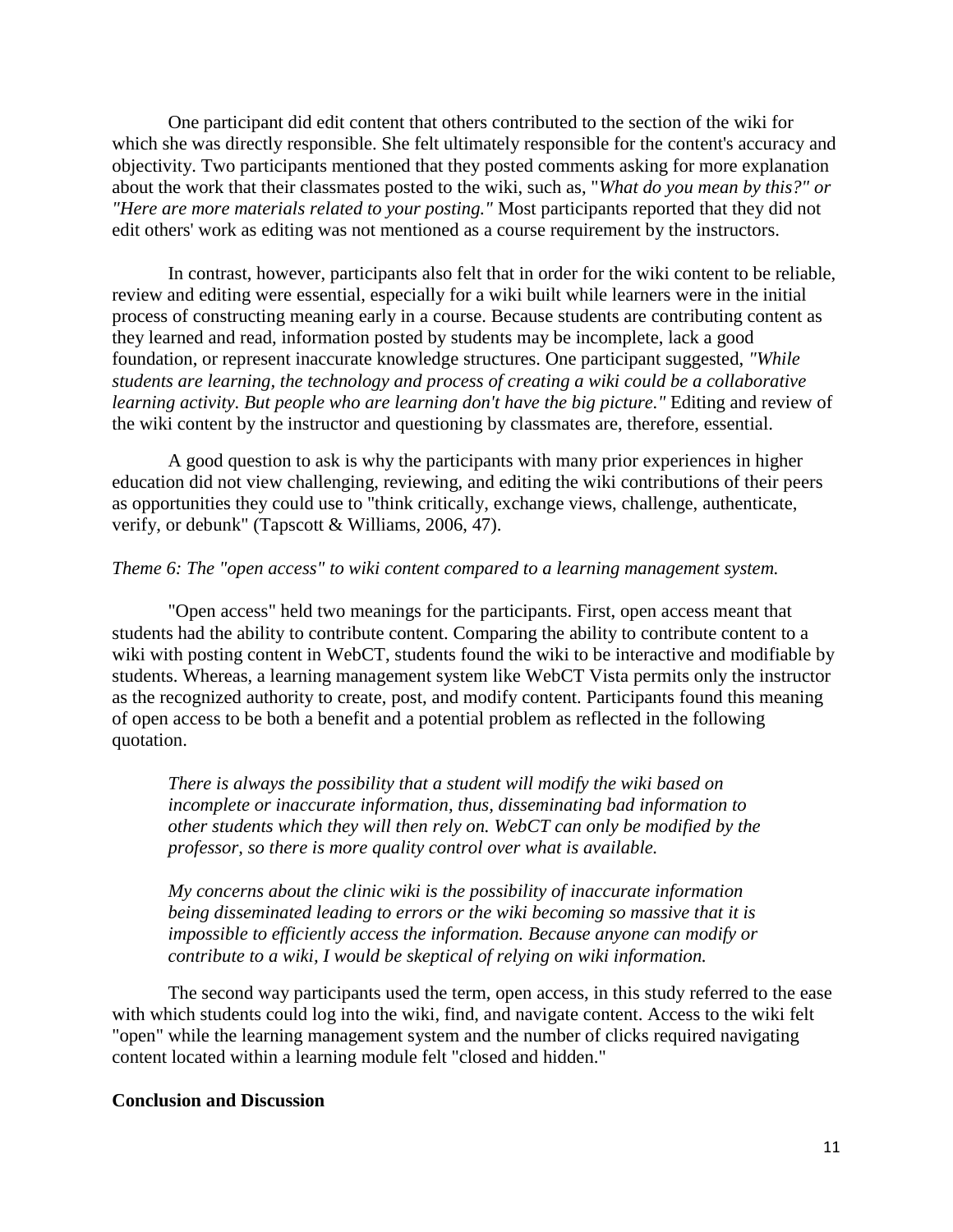Setting up a wiki takes little time. Both instructors selected *pbwiki.com* and set up the wikis themselves. Resources used were instructor time, the wiki site, and \$100 when the multimedia content exceeded the limits of the free wiki.

Content posted to a wiki does not mean it can be absorbed and memorized any more easily than content printed in a book or spoken in a lecture. Understanding content and constructing knowledge come through engagement with the content, through discussion, by asking questions and weighing the answers, and discovering exactly when that content is relevant and useful.

For those participants who wanted to discuss the contributions to the wiki, the wiki was more than a Web site with content. The wiki served as the location for a community devoted to its purpose of finding information related to its practice. Those participants saw the wiki as a group of people, who interact, share interests, learn together, and in the process develop a sense of belonging and mutual commitment to the wiki.

Designing wikis to actually be collaborative workspaces and guiding students to feel confident about editing others' contributions require much more investment of thought and planning. Participants informed the researchers that wikis require negotiated "*incentive/need,"* "*a passionate community*," "*fanatical reviewers*," and "*more uniformity.*" Meeting those expectations will require more than an instructor saying, "You are also required to post and edit each other's postings."

The education students seemed to view themselves as a group, who wanted to be involved in the wiki from its inception, having input into its purpose, structure, and rules for posting to the wiki. They preferred that the instructor in the future establish a more formal orientation to the wiki, rules, roles, and expectations regarding postings. They brought the mental model of an online conversation to the wiki; they felt they were engaged in an online conversation and wanted the ability to discuss content shared on the wiki rather than merely read it. They requested that the teacher establish clear roles, contributors, and editors with roles rotating throughout the semester to better balance the workload. They felt that possibly mentors could guide learners as they posted content. They also suggested the use of tagging the content to more easily search and find information as the wiki grows.

The initial attitudes of both groups towards wikis did change. Students gained familiarity with wikis and could see them as a great tool for certain purposes. Students did begin to change their assumptions and mental models about wikis, learning, and contributing to the learning of those who come after.

*I am more familiar with them and think they could be a great tool for certain things.* 

*I think they can be a great learning tool. I know that if it were used properly, the learning curve of each student walking into the clinic would be much faster and would ease students into the program more effectively.*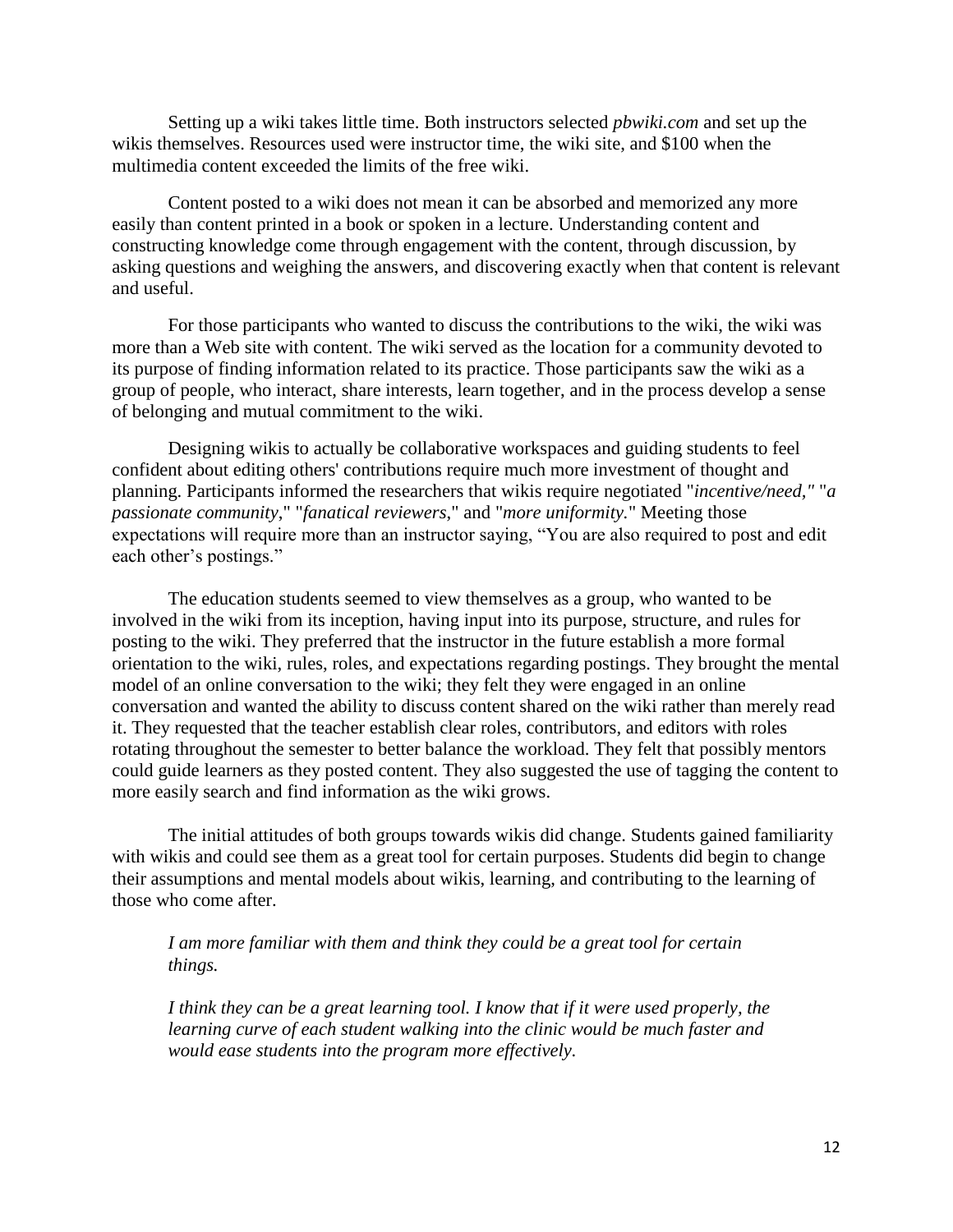*For a practical course, a wiki is very useful in that it tells students what to do. It creates a way for students to figure out what they need to know without having to ask 50 questions along the way. Ex. . . . where to file; what to file; where the court room is.*

A concern that continued to linger throughout the semester, however, focused on the reliability of the content posted to wikis by learners in the early stages of building their knowledge structures about a concept or procedure and the context in which it becomes relevant. As revealed by the participants' comments, some were uncertain what to post and watched to see what their classmates posted. Others strictly followed the professor's instruction; others posted content that solved their own questions about the content. These strategies could result in the wiki's becoming a collection of facts rather than providing a cohesive knowledge structure. Two students alluded to the importance of the content structure:

*My thinking was this is a great way to put information up really quickly; at the same time it's not really uniform and it seemed kind of sloppy.*

*My concerns about the clinic wiki is the possibility of inaccurate information being disseminated leading to errors or the wiki becoming so massive that it is impossible to efficiently access the information.*

The real challenge is facilitating the productive interaction among the wiki members. The wikis created a sense of professionalism and reflected a "collective picture of what we all knew" and "reinforced the ideas that we had something to contribute." Although posting content to the law clinic wiki was initially required, it has since become self-sustaining through student interest. The instructor needs to set this stage; otherwise, prior experiences of group work, teacher as authority, and posting content that others will learn from but "not me" will prevail.

The instructor must stay involved and guide the learners as they post and review the contributions. As a participant noted, *"There is too much room for bad information or confusing information because students are contributing during the learning process and may not have complete information or understanding."* The learners need the scaffolding of the instructor and the learning community involved in creating and maintaining the wiki.

Recommendations for instructors and mentors who are considering using wikis include the following:

- Students and instructors collaboratively plan the purpose of the course wiki and its structure
- Students and instructors collaboratively structure the content through an outline or concept map
- Students and instructors set out guidelines for creating content and deciding when content is ready for review and publication be established
- Roles, tasks, and timelines be established, assigned, and rotated
- Support provided through course discussions, job aids, FAQs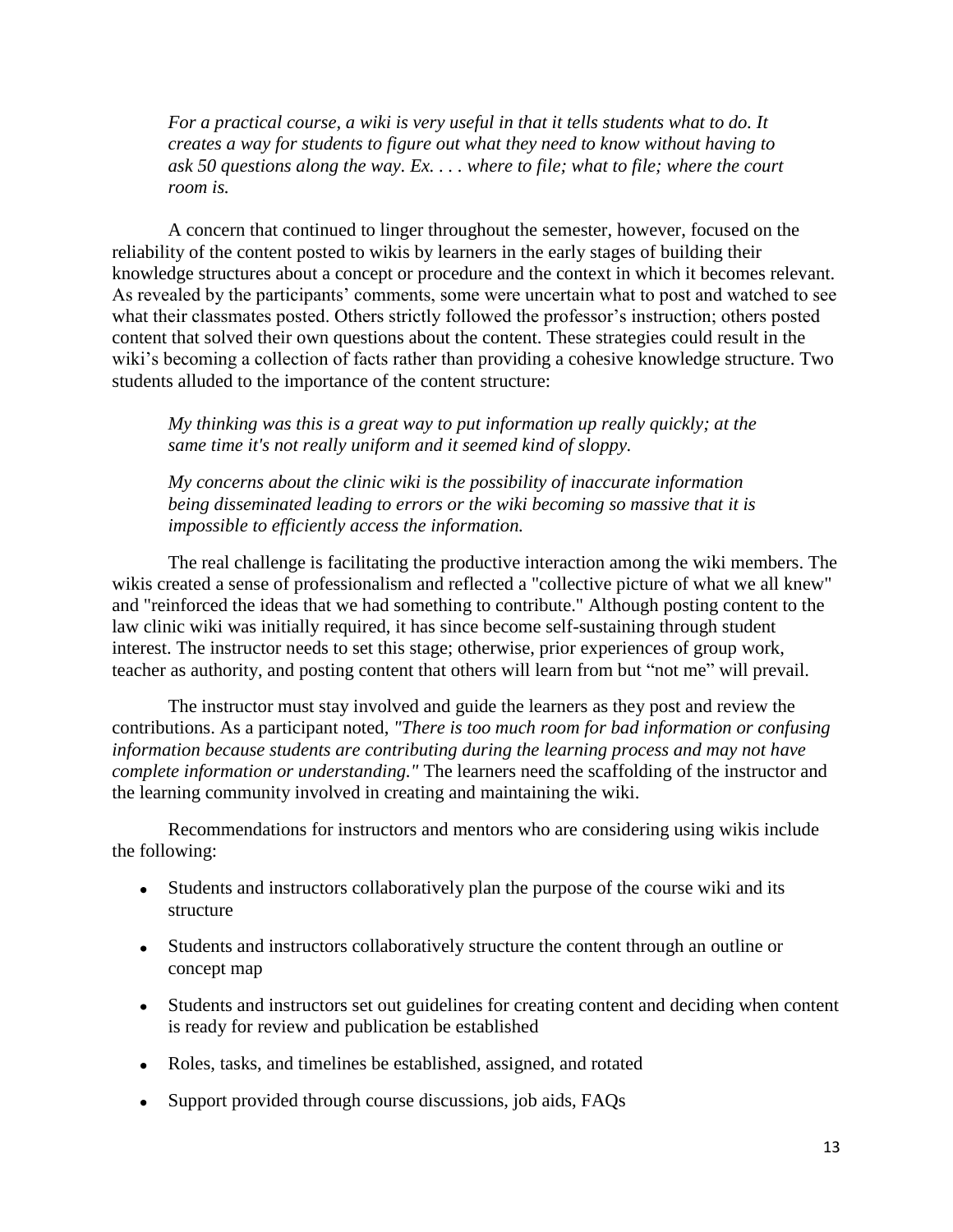- Resources and discussions be held on critically reviewing others' work and making mindful recommendations for edits and revisions
- Orientations be held on how to write for a wiki, contribute content, post and format, and edit

Lastly, both the Tag Cloud and the traditional research analysis results both indicated that students did not feel comfortable editing other students' work. Instructors need to address the role and importance of editing in wiki creation with the students and emphasize that students can easily revert to prior versions using the history tool when errors are made.

# **Limitations**

This study was conducted at a time when very few courses at the university used wikis. Therefore, this suffers from a small sample size and the analysis of two course wikis.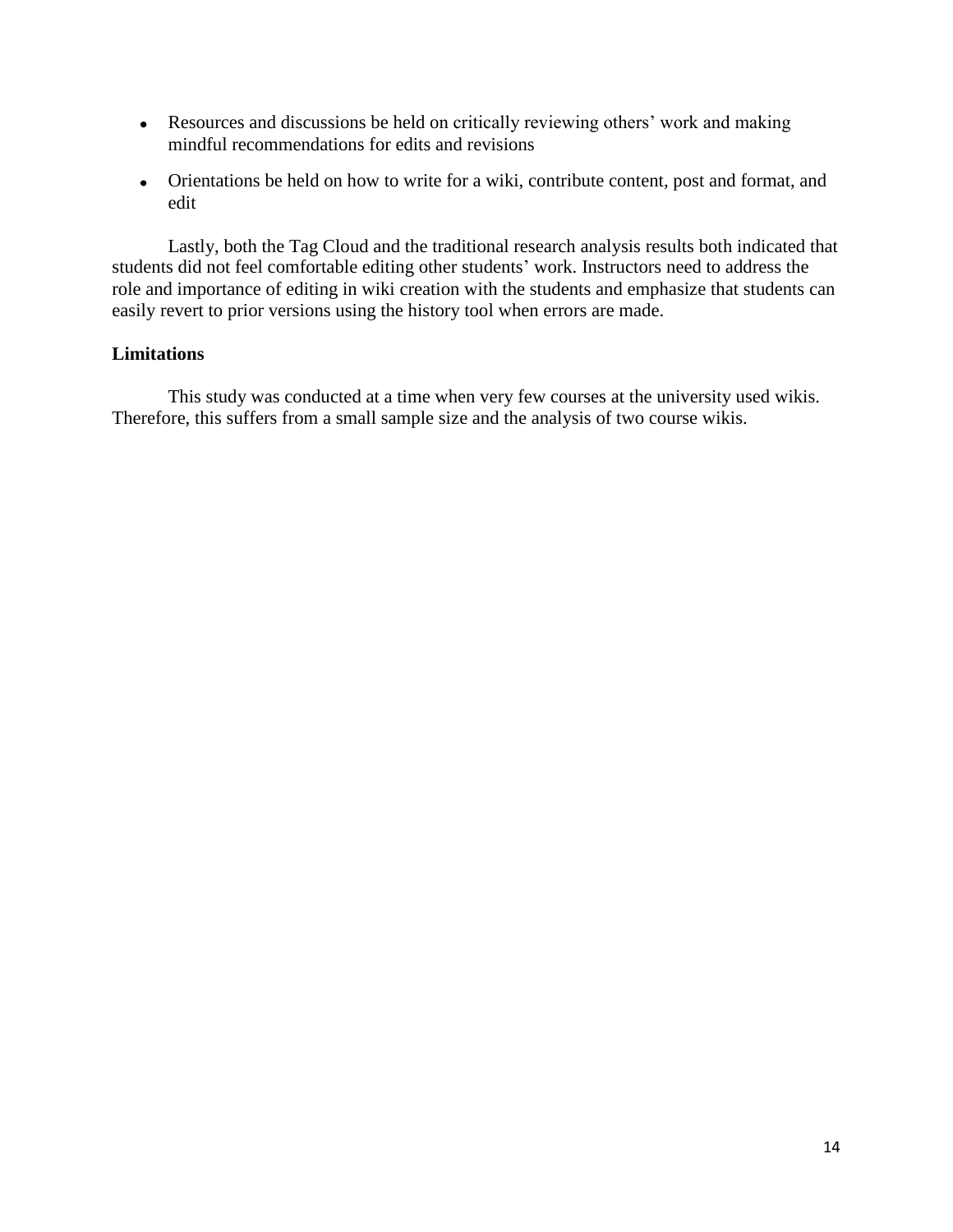# **References**

- Davenport, T.H., & Prusak, L. (2000). *Working Knowledge: How Organizations Manage What They Know.* Boston, MA: Harvard Business School Press.
- Pea, R. D. (1993). Practices of distributed intelligence and design for education.In G. Salomon (Ed.), *Distributed Cogntion: Psychological and Educational Considerations* (pp.47-86). Cambridge, MA: Cambridge University Press.
- Rheingold, H. (2002). *Smart Mobs: The Next Social Revolution.* Cambridge, MA: Perseus Publishing.
- Tag Cloud 1.0 (2007). Tag Cloud Generator (Version 1.0). [Computer software].
- Tapscott, D., & Williams, A. D. (2006). *Wikinomics: How Mass Collaboration Changes Everything.* New York, NY: Penguin Group.
- Van Merrienboer J. , Bastiaens, T. & Hoogvel, A. (2004). Instructional design for integrated elearning. In Wm Jochems, J. Van Merrienboer, and R. Koper (Eds.), *Integrated e-Learning: Implications for Pedagogy, Technology & Organization*. New York, NY: RoutledgeFalmer.
- Weinberger, D. (2008). *Everything is Miscellaneous.* New York, NY: Times Book.
- Wilder, H., & Ferris, S.P. (Spring, 2007). Using a wiki to write about wikis. *Journal of Electronic Publishing,10*(2). Retrieved April 10, 2008, from [http://quod.lib.umich.edu/cgi/t/text/text](http://quod.lib.umich.edu/cgi/t/text/text-idx?c=jep;cc=jep;q1=Wilder;rgn=main;view=text;idno=3336451.0010.202)[idx?c=jep;cc=jep;q1=Wilder;rgn=main;view=text;idno=3336451.0010.202](http://quod.lib.umich.edu/cgi/t/text/text-idx?c=jep;cc=jep;q1=Wilder;rgn=main;view=text;idno=3336451.0010.202)